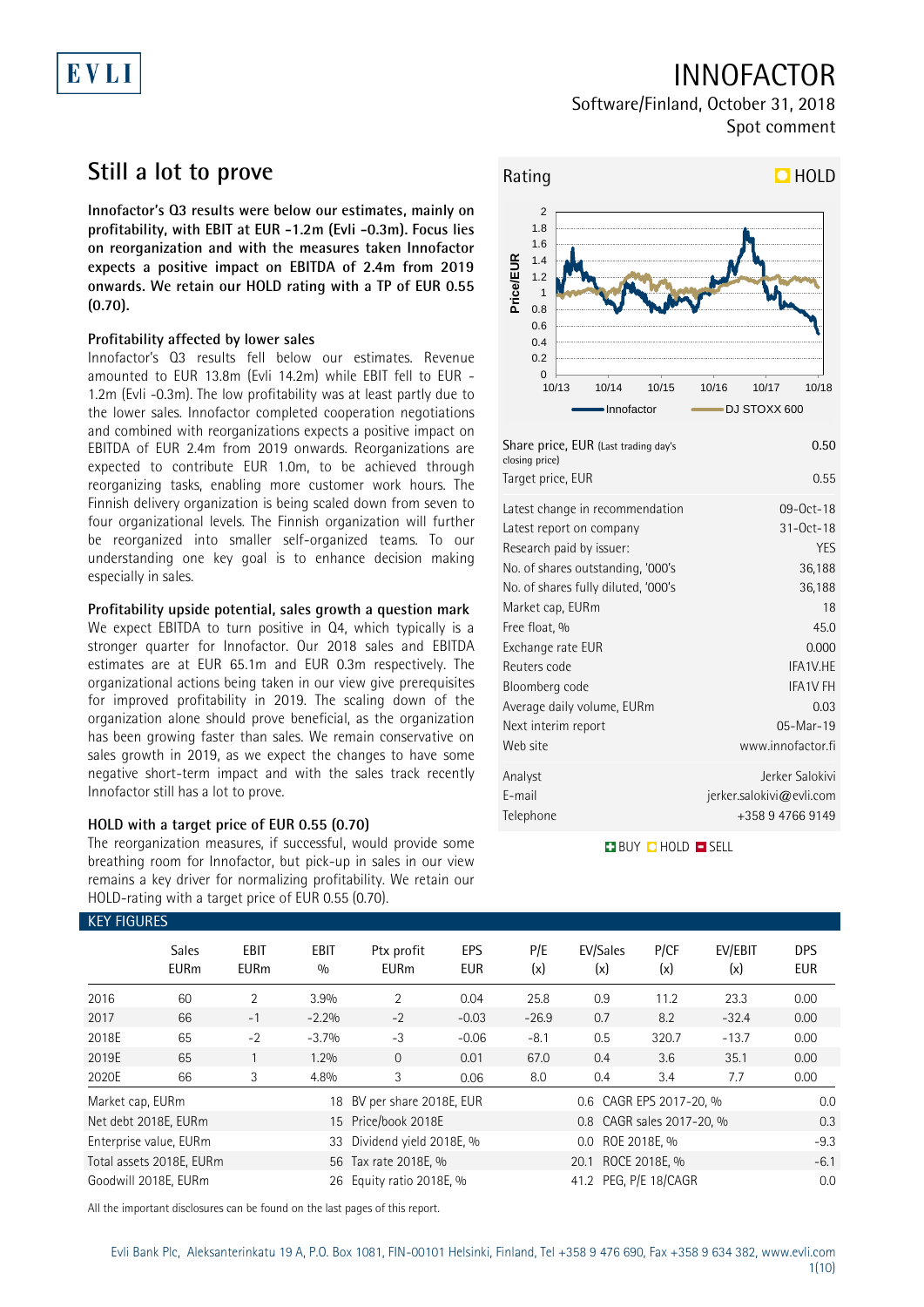| VALUATION RESULTS        | <b>BASE CASE DETAILS</b>    | VALUATION ASSUMPTIONS  | ASSUMPTIONS FOR WACC           |      |
|--------------------------|-----------------------------|------------------------|--------------------------------|------|
| Current share price      | 0.50 PV of Free Cash Flow   | 23 Long-term growth, % | 2.0 Risk-free interest rate, % | 2.25 |
| DCF share value          | 1.04 PV of Horizon value    | 28 WACC, %             | 8.4 Market risk premium, %     | 5.8  |
| Share price potential, % | 107.8 Unconsolidated equity | 0 Spread, %            | 0.5 Debt risk premium, %       | 2.8  |
| Maximum value            | 1.2 Marketable securities   | 1 Minimum WACC, %      | 7.9 Equity beta coefficient    | 1.00 |
| Minimum value            | 0.9 Debt - dividend         | -14 Maximum WACC, %    | 8.9 Target debt ratio, %       | 20   |
| Horizon value, %         | 54.7 Value of stock         | 38 Nr of shares, Mn    | 36.2 Effective tax rate, %     | 20   |

| DCF valuation, EURm         | 2017   | 2018E  | 2019E    | 2020E | 2021E    | 2022E    | 2023E        | 2024E          | 2025E          | 2026E                    | 2027E          | Horizon          |
|-----------------------------|--------|--------|----------|-------|----------|----------|--------------|----------------|----------------|--------------------------|----------------|------------------|
| Net sales                   | 66     | 65     | 65       | 66    | 68       | 70       | 71           | 73             | 75             | 77                       | 78             | 80               |
| Sales growth, %             | 10.1   | $-0.9$ | 0.0      | 2.0   | 2.5      | 2.5      | 2.5          | 2.5            | 2.5            | 2.5                      | 2.0            | 2.0 <sup>°</sup> |
| Operating income (EBIT)     | $-1$   | $-2$   |          | 3     | 4        | 4        | 4            | $\overline{4}$ | 5              | 5                        | 5              |                  |
| EBIT margin, %              | $-2.2$ | $-3.7$ | 1.2      | 4.8   | 6.0      | 6.0      | 6.0          | 6.0            | 6.0            | 6.0                      | 6.0            | 6.0 <sub>1</sub> |
| + Depreciation+amort.       |        |        |          |       |          |          |              |                |                |                          |                |                  |
| - Income taxes              |        |        |          |       |          |          |              |                |                | $\overline{\phantom{a}}$ |                |                  |
| - Change in NWC             |        | $-2$   |          |       |          |          |              |                |                |                          |                |                  |
| NWC / Sales, %              | $-0.4$ | 2.2    | 0.2      | 0.2   | 0.2      | 0.2      | 0.2          | 0.2            | 0.2            | 0.2                      | 0.2            |                  |
| + Change in other liabs     |        | 0      | $\Omega$ |       | $\Omega$ | $\Omega$ | $\Omega$     |                |                |                          |                |                  |
| - Capital Expenditure       | $-2$   | $-1$   | -1       | $-2$  | $-1$     | $\Omega$ | $-1$         | - 1            | - 1            | - 1                      | ۰.             |                  |
| Investments / Sales, %      | 2.6    | 1.4    | 2.0      | 2.3   | 0.9      | 0.7      | 1.2          | 1.4            | 1.4            | 1.4                      | 1.4            | 1.4              |
| - Other items               |        | 0      | 0        | 0     | 0        | 0        | $\mathbf{0}$ | 0              | $\overline{0}$ | 0                        | 0              |                  |
| $=$ Unlevered Free CF (FCF) | 4      | $-1$   | 4        | 4     | 5        | 5        | 4            | 4              | 4              | 4                        | 4              | 58               |
| = Discounted FCF (DFCF)     |        | $-1$   | 3        | 3     | 4        | 3        | 3            | $\overline{2}$ | 2              | $\overline{2}$           | 2              | 28               |
|                             |        |        |          |       |          |          |              |                |                |                          |                |                  |
| = DFCF min WACC             |        | $-1$   | 3        | 3     | 4        | 3        | 3            | $\overline{2}$ | $\overline{2}$ | $\overline{2}$           | $\overline{2}$ | 32               |
| $=$ DFCF max WACC           |        | - 1    | 3        | 3     | 3        | 3        | 3            | $\overline{2}$ | $\overline{2}$ | $\mathfrak{D}$           | $\mathfrak{D}$ | 25               |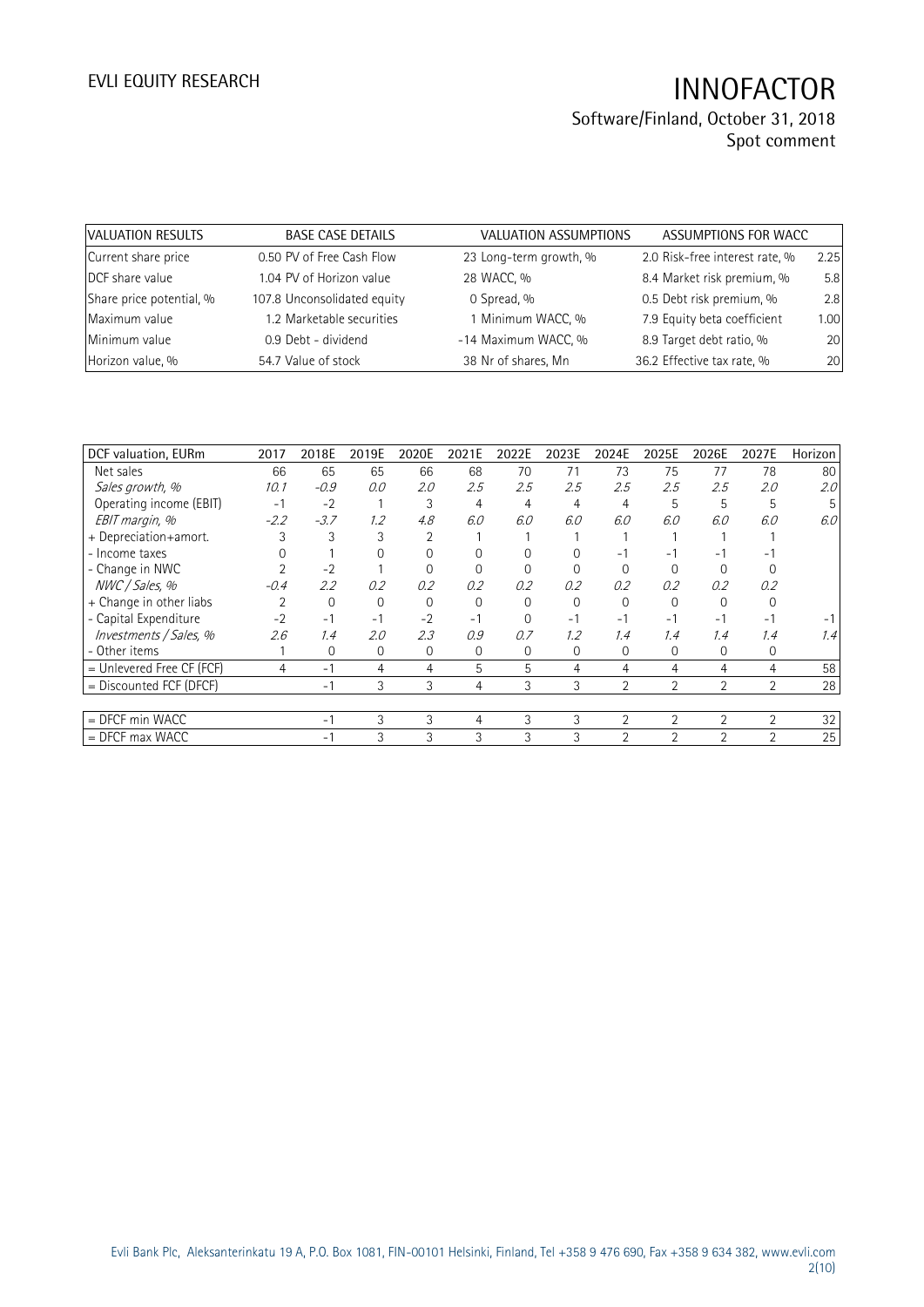| <b>INTERIM FIGURES</b>               |              |                |             |                |              |              |             |                     |              |                |                |                     |
|--------------------------------------|--------------|----------------|-------------|----------------|--------------|--------------|-------------|---------------------|--------------|----------------|----------------|---------------------|
| EVLI ESTIMATES, EURm                 | 201701       | 201702         | 201703      | 201704         | 2017         | 201801       | 201802      | 201803              | 2018Q4E      | 2018E          | 2019E          | 2020E               |
| Net sales                            | 17           | 17             | 14          | 17             | 66           | 16           | 17          | 14                  | 18           | 65             | 65             | 66                  |
| EBITDA                               | $\mathbf{1}$ |                | $-1$        | $\overline{1}$ |              | $\mathbf 0$  | 0           | $\mathbf 0$         | $\Omega$     | $\Omega$       | 3              | 6                   |
| EBITDA margin (%)                    | 5.2          | 3.3            | $-4.8$      | 3.1            | 2.0          | 2.1          | 0.2         | $-3.6$              | 2.7          | 0.5            | 5.2            | 8.5                 |
| EBIT                                 | 0            | $\overline{0}$ | $-1$        | $\mathbf{0}$   | $-1$         | $\mathbf 0$  | $-1$        | $-1$                | $\mathbf{0}$ | $-2$           |                | 3                   |
| EBIT margin (%)                      | 1.3          | $-0.6$         | $-9.5$      | $-1.4$         | $-2.2$       | $-2.2$       | $-3.7$      | $-8.6$              | $-1.1$       | $-3.7$         | 1.2            | 4.8                 |
| Net financial items                  | $\Omega$     | $\mathbf 0$    | $\mathbf 0$ | $\mathbf{0}$   | $\Omega$     | $\Omega$     | $\mathbf 0$ | $\mathsf{O}\xspace$ | $\Omega$     | $\mathbf{0}$   | $\Omega$       | $\mathsf{O}\xspace$ |
| Pre-tax profit                       | $\Omega$     | $\mathbf 0$    | $-1$        | 0              | $-2$         | $\Omega$     | $-1$        | $-1$                | $\Omega$     | $-3$           | $\mathbf 0$    | 3                   |
| Tax                                  | $\Omega$     | $\Omega$       | $\mathbf 0$ | 0              | $\mathbf{0}$ | $\Omega$     | 0           | $\mathbf 0$         | $\mathbf 0$  | $\overline{1}$ | $\mathbf 0$    | $-1$                |
| Tax rate (%)                         | 19.8         | 19.9           | 20.0        | 25.0           | 20.0         | 19.9         | 20.1        | 20.0                | 21.0         | 20.1           | 21.0           | 21.0                |
| Net profit                           | $\mathbf 0$  | $\mathbf 0$    | $-1$        | $\mathbf{0}$   | $-1$         | $\mathbf 0$  | $-1$        | $-1$                | $\mathbf 0$  | $-2$           | $\mathbf{0}$   | $\overline{2}$      |
| EPS                                  | 0.00         | $-0.01$        | $-0.03$     | 0.00           | $-0.03$      | $-0.01$      | $-0.02$     | $-0.03$             | $-0.01$      | $-0.06$        | 0.01           | 0.06                |
| EPS adjusted (diluted no. of shares) | 0.00         | $-0.01$        | $-0.03$     | 0.00           | $-0.03$      | $-0.01$      | $-0.02$     | $-0.03$             | $-0.01$      | $-0.06$        | 0.01           | 0.06                |
| Dividend per share                   | 0.00         | 0.00           | 0.00        | 0.00           | 0.00         | 0.00         | 0.00        | 0.00                | 0.00         | 0.00           | 0.00           | 0.00                |
| SALES, EURm                          |              |                |             |                |              |              |             |                     |              |                |                |                     |
| Innofactor                           | 17           | 17             | 14          | 17             | 66           | 16           | 17          | 14                  | 18           | 65             | 65             | 66                  |
| Total                                | 17           | 17             | 14          | 17             | 66           | 16           | 17          | 14                  | 18           | 65             | 65             | 66                  |
| SALES GROWTH, Y/Y %                  |              |                |             |                |              |              |             |                     |              |                |                |                     |
| Innofactor                           | 18.2         | 12.6           | 19.7        | $-4.7$         | 10.1         | $-4.5$       | $-0.8$      | $-2.5$              | 3.9          | $-0.9$         | 0.0            | 2.0                 |
| Total                                | 18.2         | 12.6           | 19.7        | $-4.7$         | 10.1         | $-4.5$       | $-0.8$      | $-2.5$              | 3.9          | $-0.9$         | 0.0            | 2.0                 |
| EBIT, EURm                           |              |                |             |                |              |              |             |                     |              |                |                |                     |
| Innofactor                           | $\mathbf 0$  | $\mathbf{0}$   | $-1$        | $\mathbf{0}$   | $-1$         | $\mathbf{0}$ | $-1$        | $-1$                | $\circ$      | $-2$           | $\overline{1}$ | 3                   |
| Total                                | $\Omega$     | $\Omega$       | $-1$        | $\Omega$       | $-1$         | $\Omega$     | $-1$        | $-1$                | $\Omega$     | $-2$           |                | 3                   |
| EBIT margin, %                       |              |                |             |                |              |              |             |                     |              |                |                |                     |
| Innofactor                           | 1.3          | $-0.6$         | $-9.5$      | $-1.4$         | $-2.2$       | $-2.2$       | $-3.7$      | $-8.6$              | $-1.1$       | $-3.7$         | 1.2            | 4.8                 |
| Total                                | 1.3          | $-0.6$         | $-9.5$      | $-1.4$         | $-2.2$       | $-2.2$       | $-3.7$      | $-8.6$              | $-1.1$       | $-3.7$         | 1.2            | 4.8                 |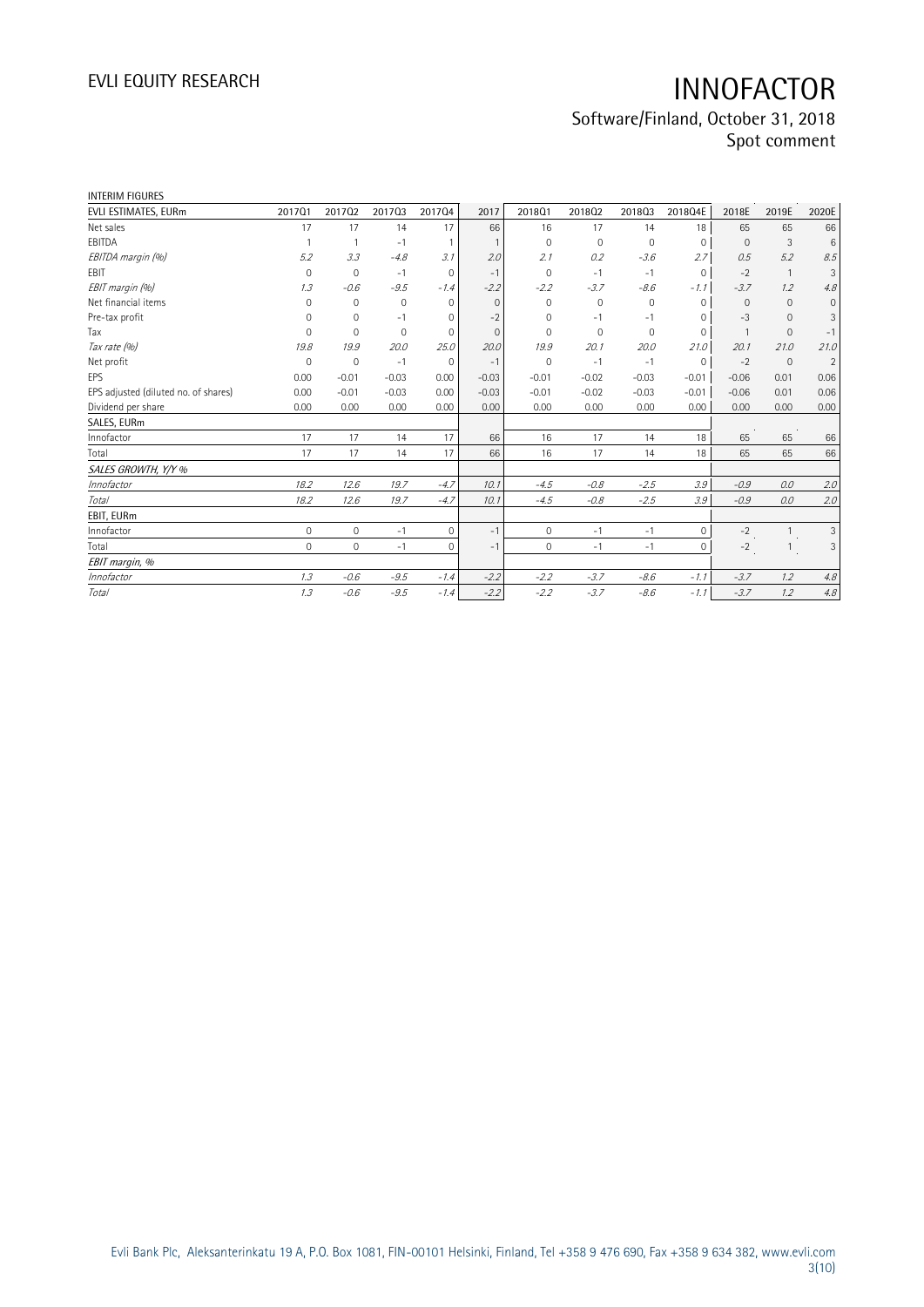| INCOME STATEMENT, EURm                   | 2013                                                                                                                                                                                                                                                                                                                                                                                                                                                      | 2014               | 2015                        | 2016                | 2017           | 2018E               | 2019E                                                                                                                                                                                                                                                                                                                                                                                                                                                     | 2020E               |
|------------------------------------------|-----------------------------------------------------------------------------------------------------------------------------------------------------------------------------------------------------------------------------------------------------------------------------------------------------------------------------------------------------------------------------------------------------------------------------------------------------------|--------------------|-----------------------------|---------------------|----------------|---------------------|-----------------------------------------------------------------------------------------------------------------------------------------------------------------------------------------------------------------------------------------------------------------------------------------------------------------------------------------------------------------------------------------------------------------------------------------------------------|---------------------|
| Sales                                    | 33                                                                                                                                                                                                                                                                                                                                                                                                                                                        | 44                 | 44                          | 60                  | 66             | 65                  | 65                                                                                                                                                                                                                                                                                                                                                                                                                                                        | 66                  |
| Sales growth (%)                         | 73.7                                                                                                                                                                                                                                                                                                                                                                                                                                                      | 34. 1              | 1.4                         | 34.1                | 10.1           | $-0.9$              | $0.0\,$                                                                                                                                                                                                                                                                                                                                                                                                                                                   | 2.0                 |
| Costs                                    | $-29$                                                                                                                                                                                                                                                                                                                                                                                                                                                     | $-40$              | $-41$                       | $-55$               | $-64$          | $-65$               | $-62$                                                                                                                                                                                                                                                                                                                                                                                                                                                     | $-61$               |
| Reported EBITDA                          | 3                                                                                                                                                                                                                                                                                                                                                                                                                                                         | $\overline{4}$     | 4                           | 5                   | $\overline{1}$ | $\mathsf{O}\xspace$ | 3                                                                                                                                                                                                                                                                                                                                                                                                                                                         | $6\phantom{1}6$     |
| Extraordinary items in EBITDA            | $\mathbf 0$                                                                                                                                                                                                                                                                                                                                                                                                                                               | $\mathbf 0$        | $\mathbf 0$                 | $\mathbf 0$         | $\mathbf 0$    | $\mathbf 0$         | $\mathbf 0$                                                                                                                                                                                                                                                                                                                                                                                                                                               | $\mathbf 0$         |
| EBITDA margin (%)                        | 10.0                                                                                                                                                                                                                                                                                                                                                                                                                                                      | 8.7                | 8.3                         | 8.1                 | 2.0            | 0.5                 | 5.2                                                                                                                                                                                                                                                                                                                                                                                                                                                       | 8.5                 |
| Depreciation                             | $-1$                                                                                                                                                                                                                                                                                                                                                                                                                                                      | $-1$               | $-1$                        | $-2$                | $-3$           | $-3$                | $-3$                                                                                                                                                                                                                                                                                                                                                                                                                                                      | $-2$                |
| EBITA                                    | $\overline{2}$                                                                                                                                                                                                                                                                                                                                                                                                                                            | $\overline{2}$     | 3                           | $\overline{2}$      | $-1$           | $-2$                | 1                                                                                                                                                                                                                                                                                                                                                                                                                                                         | 3                   |
| Goodwill amortization / writedown        | $\mathbf 0$                                                                                                                                                                                                                                                                                                                                                                                                                                               | $\mathbf 0$        | $\mathbf 0$                 | $\mathbf 0$         | $\mathbf 0$    | $\mathbb O$         | $\mathbf 0$                                                                                                                                                                                                                                                                                                                                                                                                                                               | $\mathbf 0$         |
| Reported EBIT                            | $\overline{2}$                                                                                                                                                                                                                                                                                                                                                                                                                                            | $\overline{2}$     | 3                           | $\overline{2}$      | $-1$           | $-2$                | 1                                                                                                                                                                                                                                                                                                                                                                                                                                                         | 3                   |
| EBIT margin (%)                          | 6.9                                                                                                                                                                                                                                                                                                                                                                                                                                                       | 5.5                | 5.7                         | 3.9                 | $-2.2$         | $-3.7$              | 1.2                                                                                                                                                                                                                                                                                                                                                                                                                                                       | 4.8                 |
| Net financials                           | 0                                                                                                                                                                                                                                                                                                                                                                                                                                                         | $\mathbf 0$        | $-1$                        | $\mathbf 0$         | $\mathbb O$    | $\mathsf{O}\xspace$ | $\mathbf 0$                                                                                                                                                                                                                                                                                                                                                                                                                                               | $\mathbf 0$         |
| Pre-tax profit                           | $\overline{2}$                                                                                                                                                                                                                                                                                                                                                                                                                                            | $\sqrt{2}$         | $\sqrt{2}$                  | $\overline{2}$      | $-2$           | $-3$                | 0                                                                                                                                                                                                                                                                                                                                                                                                                                                         | 3                   |
| Extraordinary items                      | $\mathbf 0$                                                                                                                                                                                                                                                                                                                                                                                                                                               | $\mathbf 0$        | $\mathbf 0$                 | 0                   | $\mathbf 0$    | $\mathbb O$         | 0                                                                                                                                                                                                                                                                                                                                                                                                                                                         | $\mathbf 0$         |
| Taxes                                    | $\mathbf 0$                                                                                                                                                                                                                                                                                                                                                                                                                                               | $\mathbf 0$        | $\mathsf{O}\xspace$         | 0                   | $\mathbf 0$    | 1                   | 0                                                                                                                                                                                                                                                                                                                                                                                                                                                         | $-1$                |
|                                          |                                                                                                                                                                                                                                                                                                                                                                                                                                                           |                    |                             |                     |                |                     |                                                                                                                                                                                                                                                                                                                                                                                                                                                           |                     |
| Minority shares                          | $\mathbf 0$                                                                                                                                                                                                                                                                                                                                                                                                                                               | $\mathbf 0$        | $\mathsf{O}\xspace$         | 0                   | $\mathbf 0$    | $\mathbf 0$         | 0                                                                                                                                                                                                                                                                                                                                                                                                                                                         | $\mathbf 0$         |
| Net profit                               | $\mathbf{1}$                                                                                                                                                                                                                                                                                                                                                                                                                                              | $\mathbf{1}$       | 1                           | 1                   | $-1$           | $-2$                | 0                                                                                                                                                                                                                                                                                                                                                                                                                                                         | $\overline{2}$      |
| <b>BALANCE SHEET, EURm</b><br>Assets     |                                                                                                                                                                                                                                                                                                                                                                                                                                                           |                    |                             |                     |                |                     |                                                                                                                                                                                                                                                                                                                                                                                                                                                           |                     |
| Fixed assets                             | 5                                                                                                                                                                                                                                                                                                                                                                                                                                                         |                    | 4                           | 10                  | 8              | $\overline{7}$      | 5                                                                                                                                                                                                                                                                                                                                                                                                                                                         | 5                   |
| % of sales                               |                                                                                                                                                                                                                                                                                                                                                                                                                                                           | $\overline{4}$     |                             |                     |                |                     | 8                                                                                                                                                                                                                                                                                                                                                                                                                                                         | $\overline{z}$      |
|                                          | 15                                                                                                                                                                                                                                                                                                                                                                                                                                                        | $\mathcal G$       | 8                           | 16                  | 13             | 10                  |                                                                                                                                                                                                                                                                                                                                                                                                                                                           |                     |
| Goodwill                                 | 19                                                                                                                                                                                                                                                                                                                                                                                                                                                        | 20                 | 20                          | 28                  | 26             | 26                  | 26                                                                                                                                                                                                                                                                                                                                                                                                                                                        | 26                  |
| % of sales                               | 59                                                                                                                                                                                                                                                                                                                                                                                                                                                        | 45                 | 44                          | 46                  | 40             | 41                  | 41                                                                                                                                                                                                                                                                                                                                                                                                                                                        | 40                  |
| Inventory                                | $\mathsf{O}\xspace$                                                                                                                                                                                                                                                                                                                                                                                                                                       | $\mathbf 0$        | $\mathbf 0$                 | $\mathbf 0$         | $\mathbf 0$    | 0                   | $\mathbf 0$                                                                                                                                                                                                                                                                                                                                                                                                                                               | $\mathbf 0$         |
| % of sales                               | 0                                                                                                                                                                                                                                                                                                                                                                                                                                                         | 0                  | 0                           | 0                   | 0              | 0                   | 0                                                                                                                                                                                                                                                                                                                                                                                                                                                         | 0                   |
| Receivables                              | 14                                                                                                                                                                                                                                                                                                                                                                                                                                                        | 16                 | 13                          | 19                  | 17             | 17                  | 17                                                                                                                                                                                                                                                                                                                                                                                                                                                        | 17                  |
| % of sales                               | 43                                                                                                                                                                                                                                                                                                                                                                                                                                                        | 36                 | 30                          | 33                  | 26             | 26                  | 26                                                                                                                                                                                                                                                                                                                                                                                                                                                        | 26                  |
| Liquid funds                             | $\mathbf{1}$                                                                                                                                                                                                                                                                                                                                                                                                                                              | $\mathbf{1}$       | $\mathbf{1}$                | $\mathbf{1}$        | $\overline{1}$ | $\overline{1}$      | $\overline{2}$                                                                                                                                                                                                                                                                                                                                                                                                                                            | $\overline{2}$      |
| % of sales                               | $\ensuremath{\mathcal{S}}$                                                                                                                                                                                                                                                                                                                                                                                                                                | $\overline{2}$     | $\mathcal{D}$               | $\mathfrak z$       | $\mathcal I$   | $\mathcal I$        | $\mathcal{I}% _{G}=\mathcal{I}_{G}=\mathcal{I}_{G}=\mathcal{I}_{G}=\mathcal{I}_{G}=\mathcal{I}_{G}=\mathcal{I}_{G}=\mathcal{I}_{G}=\mathcal{I}_{G}=\mathcal{I}_{G}=\mathcal{I}_{G}=\mathcal{I}_{G}=\mathcal{I}_{G}=\mathcal{I}_{G}=\mathcal{I}_{G}=\mathcal{I}_{G}=\mathcal{I}_{G}=\mathcal{I}_{G}=\mathcal{I}_{G}=\mathcal{I}_{G}=\mathcal{I}_{G}=\mathcal{I}_{G}=\mathcal{I}_{G}=\mathcal{I}_{G}=\mathcal{I}_{G}=\mathcal{I}_{G}=\mathcal{I}_{G}=\math$ | $\mathcal{I}$       |
| Total assets<br>Liabilities              | 47                                                                                                                                                                                                                                                                                                                                                                                                                                                        | 48                 | 44                          | 64                  | 59             | 56                  | 54                                                                                                                                                                                                                                                                                                                                                                                                                                                        | 54                  |
| Equity                                   | 16                                                                                                                                                                                                                                                                                                                                                                                                                                                        | 20                 | 21                          | 23                  | 25             | 23                  | 24                                                                                                                                                                                                                                                                                                                                                                                                                                                        | 27                  |
| % of sales                               | 50                                                                                                                                                                                                                                                                                                                                                                                                                                                        | 45                 | 48                          | 38                  | 38             | 35                  | 37                                                                                                                                                                                                                                                                                                                                                                                                                                                        | 40                  |
| Deferred taxes                           | $\mathbf{1}$                                                                                                                                                                                                                                                                                                                                                                                                                                              | $\mathbf{1}$       | $\mathbf{1}$                | $\sqrt{2}$          | $\sqrt{2}$     | $\overline{2}$      | $\sqrt{2}$                                                                                                                                                                                                                                                                                                                                                                                                                                                | $\overline{1}$      |
| % of sales                               | $\mathcal{I}% _{G}=\mathcal{I}_{G}=\mathcal{I}_{G}=\mathcal{I}_{G}=\mathcal{I}_{G}=\mathcal{I}_{G}=\mathcal{I}_{G}=\mathcal{I}_{G}=\mathcal{I}_{G}=\mathcal{I}_{G}=\mathcal{I}_{G}=\mathcal{I}_{G}=\mathcal{I}_{G}=\mathcal{I}_{G}=\mathcal{I}_{G}=\mathcal{I}_{G}=\mathcal{I}_{G}=\mathcal{I}_{G}=\mathcal{I}_{G}=\mathcal{I}_{G}=\mathcal{I}_{G}=\mathcal{I}_{G}=\mathcal{I}_{G}=\mathcal{I}_{G}=\mathcal{I}_{G}=\mathcal{I}_{G}=\mathcal{I}_{G}=\math$ | $\overline{2}$     | $\mathcal{L}_{\mathcal{L}}$ | $\sqrt{4}$          | $\mathcal{I}$  | 3                   | $\overline{2}$                                                                                                                                                                                                                                                                                                                                                                                                                                            | $\overline{2}$      |
| Interest bearing debt                    | 15                                                                                                                                                                                                                                                                                                                                                                                                                                                        | 14                 | 12                          | 17                  | 14             | 15                  | 12                                                                                                                                                                                                                                                                                                                                                                                                                                                        | 9                   |
| % of sales                               | 46                                                                                                                                                                                                                                                                                                                                                                                                                                                        | 32                 | 28                          | 28                  | 22             | 24                  | 18                                                                                                                                                                                                                                                                                                                                                                                                                                                        | 13                  |
| Non-interest bearing current liabilities | 14                                                                                                                                                                                                                                                                                                                                                                                                                                                        | 13                 | 9                           | 22                  | 17             | 16                  | 17                                                                                                                                                                                                                                                                                                                                                                                                                                                        | 17                  |
| % of sales                               | 43                                                                                                                                                                                                                                                                                                                                                                                                                                                        | 31                 | 21                          | 37                  | 27             | 24                  | 26                                                                                                                                                                                                                                                                                                                                                                                                                                                        | 26                  |
| Other interest free debt                 | $\mathsf{O}\xspace$                                                                                                                                                                                                                                                                                                                                                                                                                                       | $\mathbf 0$        | $\mathbf 0$                 | $\mathbf 0$         | $\mathbf 0$    | $\mathbb O$         | $\mathbf 0$                                                                                                                                                                                                                                                                                                                                                                                                                                               | $\mathbf 0$         |
| % of sales                               | 0                                                                                                                                                                                                                                                                                                                                                                                                                                                         | $\mathcal O$       | 0                           | 0                   | 0              | 0                   | 0                                                                                                                                                                                                                                                                                                                                                                                                                                                         | 0                   |
| <b>Total liabilities</b>                 | 47                                                                                                                                                                                                                                                                                                                                                                                                                                                        | 48                 | 44                          | 64                  | 59             | 56                  | 54                                                                                                                                                                                                                                                                                                                                                                                                                                                        | 54                  |
| CASH FLOW, EURm                          |                                                                                                                                                                                                                                                                                                                                                                                                                                                           |                    |                             |                     |                |                     |                                                                                                                                                                                                                                                                                                                                                                                                                                                           |                     |
| + EBITDA                                 | 3                                                                                                                                                                                                                                                                                                                                                                                                                                                         | $\overline{4}$     | $\overline{4}$              | 5                   | $\overline{1}$ | $\mathbb O$         | 3                                                                                                                                                                                                                                                                                                                                                                                                                                                         | 6                   |
| - Net financial items                    | $\mathsf{O}\xspace$                                                                                                                                                                                                                                                                                                                                                                                                                                       | $\mathbf 0$        | $-1$                        | $\mathsf{O}\xspace$ | $\mathbf 0$    | $\mathsf{O}\xspace$ | $\mathbf 0$                                                                                                                                                                                                                                                                                                                                                                                                                                               | $\mathbf 0$         |
| - Taxes                                  | 0                                                                                                                                                                                                                                                                                                                                                                                                                                                         | 0                  | $\mathsf{O}\xspace$         | $\sqrt{2}$          | $\mathbf 0$    | $\mathbf{1}$        | 0                                                                                                                                                                                                                                                                                                                                                                                                                                                         | 0                   |
| - Increase in Net Working Capital        | $-1$                                                                                                                                                                                                                                                                                                                                                                                                                                                      | $-1$               | $\mathbf{1}$                | $-1$                | $\overline{2}$ | $-2$                | 1                                                                                                                                                                                                                                                                                                                                                                                                                                                         | $\mathbb O$         |
| +/- Other                                | $-1$                                                                                                                                                                                                                                                                                                                                                                                                                                                      | $\mathbf 0$        | $\mathsf{O}\xspace$         | $-2$                | $\mathbf{1}$   | $\mathsf{O}\xspace$ | 0                                                                                                                                                                                                                                                                                                                                                                                                                                                         | $\mathbb O$         |
| = Cash flow from operations              | $\mathbf{1}$                                                                                                                                                                                                                                                                                                                                                                                                                                              | $\sqrt{2}$         | $\overline{4}$              | 3                   | $\overline{4}$ | $-1$                | $\overline{4}$                                                                                                                                                                                                                                                                                                                                                                                                                                            | 5                   |
| - Capex                                  | $\mathsf{O}\xspace$                                                                                                                                                                                                                                                                                                                                                                                                                                       | $-1$               | $\mathbf 0$                 | $-1$                | $-2$           | $-1$                | $-1$                                                                                                                                                                                                                                                                                                                                                                                                                                                      | $-2$                |
| - Acquisitions                           | $-2$                                                                                                                                                                                                                                                                                                                                                                                                                                                      | $\mathbf 0$        | $-2$                        | $-6$                | $\mathbf 0$    | $\mathsf{O}\xspace$ | $\mathbf 0$                                                                                                                                                                                                                                                                                                                                                                                                                                               | $\mathbb O$         |
| + Divestments                            | $\mathsf{O}\xspace$                                                                                                                                                                                                                                                                                                                                                                                                                                       | $\mathbf 0$        | $\mathsf{O}\xspace$         | $\mathbf 0$         | $\mathbf 0$    | $\mathsf{O}\xspace$ | $\mathbf 0$                                                                                                                                                                                                                                                                                                                                                                                                                                               | $\mathbf 0$         |
| = Net cash flow                          |                                                                                                                                                                                                                                                                                                                                                                                                                                                           |                    |                             |                     |                |                     | 3                                                                                                                                                                                                                                                                                                                                                                                                                                                         |                     |
|                                          | $-1$                                                                                                                                                                                                                                                                                                                                                                                                                                                      | $\sqrt{2}$<br>$-1$ | $\overline{2}$              | $-4$                | $\sqrt{2}$     | $-2$                |                                                                                                                                                                                                                                                                                                                                                                                                                                                           | 3                   |
| +/- Change in interest-bearing debt      | 14                                                                                                                                                                                                                                                                                                                                                                                                                                                        |                    | $-1$                        | $\overline{4}$      | $-2$           | $\mathbf{1}$        | $-4$                                                                                                                                                                                                                                                                                                                                                                                                                                                      | $-3$                |
| +/- New issues/buybacks                  | $\mathbf{1}$                                                                                                                                                                                                                                                                                                                                                                                                                                              | $\overline{2}$     | $\mathbf{1}$                | $\mathsf{O}\xspace$ | $\overline{4}$ | $\mathsf{O}\xspace$ | $\mathbf{1}$                                                                                                                                                                                                                                                                                                                                                                                                                                              | $\mathsf{O}\xspace$ |
| - Paid dividend                          | $\mathsf{O}\xspace$                                                                                                                                                                                                                                                                                                                                                                                                                                       | $\mathbf 0$        | $\mathsf{O}\xspace$         | $\mathbf 0$         | $\mathbf 0$    | $\mathsf{O}\xspace$ | $\mathbf 0$                                                                                                                                                                                                                                                                                                                                                                                                                                               | $\mathsf{O}\xspace$ |
| +/- Change in loan receivables           | 0                                                                                                                                                                                                                                                                                                                                                                                                                                                         | $\mathbf 0$        | $\bf 0$                     | $\mathbf{1}$        | $\overline{2}$ | $\mathsf{O}\xspace$ | 0                                                                                                                                                                                                                                                                                                                                                                                                                                                         | $\mathsf{O}\xspace$ |
| Change in cash                           | 14                                                                                                                                                                                                                                                                                                                                                                                                                                                        | $\overline{2}$     | $\mathbf{1}$                | $\mathbf{1}$        | $\mathsf S$    | $-1$                | 0                                                                                                                                                                                                                                                                                                                                                                                                                                                         | 0                   |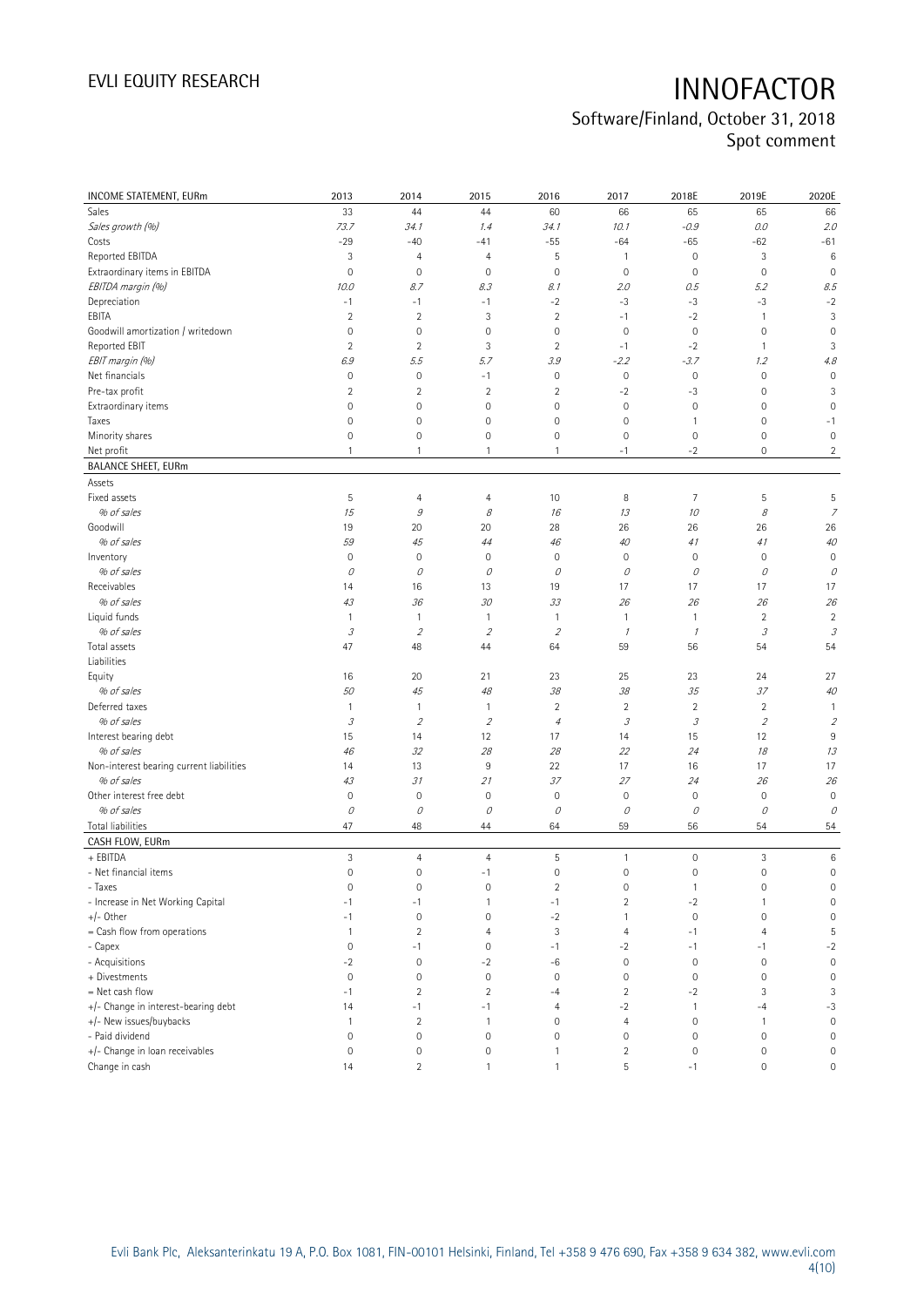| <b>KEY FIGURES</b>                  | 2014           | 2015           | 2016           | 2017         | 2018E       | 2019E        | 2020E           |
|-------------------------------------|----------------|----------------|----------------|--------------|-------------|--------------|-----------------|
| M-cap                               | 25             | 33             | 38             | 34           | 18          | 18           | 18              |
| Net debt                            | 13             | 12             | 16             | 13           | 15          | 10           | 7               |
| Enterprise value                    | 38             | 44             | 54             | 47           | 33          | 28           | 25              |
| Sales                               | 44             | 44             | 60             | 66           | 65          | 65           | 66              |
| EBITDA                              | $\overline{4}$ | $\overline{4}$ | 5              | $\mathbf{1}$ | $\mathbb O$ | 3            | $6\phantom{1}6$ |
| EBIT                                | $\overline{2}$ | $\mathbf{3}$   | $\overline{2}$ | $-1$         | $-2$        | $\mathbf{1}$ | 3               |
| Pre-tax                             | $\overline{2}$ | $\overline{2}$ | $\overline{2}$ | $-2$         | -3          | 0            | 3               |
| Earnings                            | $\mathbf{1}$   | $\mathbf{1}$   | $\mathbf{1}$   | $-1$         | $-2$        | $\mathbf 0$  | $\overline{c}$  |
| Book value                          | 20             | 21             | 23             | 25           | 23          | 24           | 27              |
| Valuation multiples                 |                |                |                |              |             |              |                 |
| EV/sales                            | 0.9            | 1.0            | 0.9            | 0.7          | 0.5         | 0.4          | 0.4             |
| EV/EBITDA                           | 9.9            | 12.0           | 11.2           | 36.2         | 92.7        | 8.3          | 4.4             |
| EV/EBITA                            | 15.6           | 17.4           | 23.3           | $-32.4$      | $-13.7$     | 35.1         | 7.7             |
| EV/EBIT                             | 15.6           | 17.4           | 23.3           | $-32.4$      | $-13.7$     | 35.1         | 7.7             |
| EV/operating cash flow              | 16.3           | 11.3           | 15.8           | 11.4         | 578.2       | 5.6          | 4.6             |
| EV/cash earnings                    | 11.5           | 14.0           | 8.5            | 37.1         | 23.1        | 8.5          | 4.9             |
| P/E                                 | 21.9           | 26.0           | 25.8           | $-26.9$      | $-8.1$      | 67.0         | 8.0             |
| P/E excl. goodwill                  | 21.9           | 26.0           | 25.8           | $-26.9$      | $-8.1$      | 67.0         | 8.0             |
| P/B                                 | 1.3            | 1.5            | 1.7            | 1.4          | 0.8         | 0.7          | 0.7             |
| P/sales                             | 0.6            | 0.7            | 0.6            | 0.5          | 0.3         | 0.3          | 0.3             |
| P/CF                                | 10.8           | 8.3            | 11.2           | 8.2          | 320.7       | 3.6          | 3.4             |
| Target EV/EBIT                      | 0.0            | 0.0            | 0.0            | 0.0          | $-14.5$     | 37.4         | 8.3             |
| Target P/E                          | 0.0            | 0.0            | 0.0            | 0.0          | $-9.0$      | 73.7         | 8.8             |
| Target P/B                          | 0.0            | 0.0            | 0.0            | 0.0          | 0.9         | 0.8          | 0.7             |
| Per share measures                  |                |                |                |              |             |              |                 |
| Number of shares                    | 32,154         | 33,454         | 33,454         | 36,188       | 36,188      | 36,188       | 36,188          |
| Number of shares (diluted)          | 32,154         | 33,454         | 33,454         | 36,188       | 36,188      | 36,188       | 36,188          |
| EPS                                 | 0.04           | 0.04           | 0.04           | $-0.03$      | $-0.06$     | 0.01         | 0.06            |
| EPS excl. goodwill                  | 0.04           | 0.04           | 0.04           | $-0.03$      | $-0.06$     | 0.01         | 0.06            |
| Cash EPS                            | 0.10           | 0.10           | 0.19           | 0.04         | 0.04        | 0.09         | 0.14            |
| Operating cash flow per share       | 0.07           | 0.12           | 0.10           | 0.12         | 0.00        | 0.14         | 0.15            |
| Capital employed per share          | 1.01           | 0.98           | 1.14           | 1.06         | 1.03        | 0.95         | 0.91            |
| Book value per share                | 0.61           | 0.64           | 0.67           | 0.69         | 0.63        | 0.67         | 0.73            |
| Book value excl. goodwill           | 0.00           | 0.05           | $-0.16$        | $-0.04$      | $-0.10$     | $-0.06$      | 0.00            |
| Dividend per share                  | 0.00           | 0.00           | 0.00           | 0.00         | 0.00        | 0.00         | 0.00            |
| Dividend payout ratio, %            | 0.0            | 0.0            | 0.0            | 0.0          | 0.0         | 0.0          | 0.0             |
| Dividend yield, %                   | 0.0            | 0.0            | 0.0            | 0.0          | 0.0         | 0.0          | 0.0             |
| Efficiency measures                 |                |                |                |              |             |              |                 |
| ROE                                 | 6.7            | 6.2            | 6.8            | $-5.3$       | $-9.3$      | 1.1          | 8.8             |
| ROCE                                | 7.4            | 7.6            | 6.4            | $-3.7$       | $-6.1$      | 2.2          | 9.0             |
| Financial ratios                    |                |                |                |              |             |              |                 |
| Capex/sales, %                      | 1.6            | 4.9            | 12.3           | 2.6          | 1.4         | 2.0          | 2.3             |
| Capex/depreciation excl. goodwill,% | 31.8           | 185.9          | $-31.5$        | 107.6        | 34.0        | 49.9         | 63.3            |
| Net debt/EBITDA, book-weighted      | 3.4            | 3.1            | 3.3            | 10.2         | 41.3        | 2.9          | 1.2             |
| Debt/equity, market-weighted        | 0.6            | 0.4            | 0.4            | 0.4          | 0.8         | 0.6          | 0.5             |
| Equity ratio, book-weighted         | 41.0           | 48.5           | 35.4           | 42.8         | 41.2        | 44.7         | 49.6            |
| Gearing                             | 0.66           | 0.54           | 0.70           | 0.53         | 0.64        | 0.41         | 0.25            |
| Number of employees, average        | 421            | 409            | 591            | 601          | 615         | 630          | 649             |
| Sales per employee, EUR             | 104,119        | 108,685        | 100,873        | 109,261      | 105,777     | 103,259      | 102,256         |
| EBIT per employee, EUR              | 5,717          | 6,218          | 3,946          | $-2,431$     | $-3,865$    | 1,270        | 4,931           |
|                                     |                |                |                |              |             |              |                 |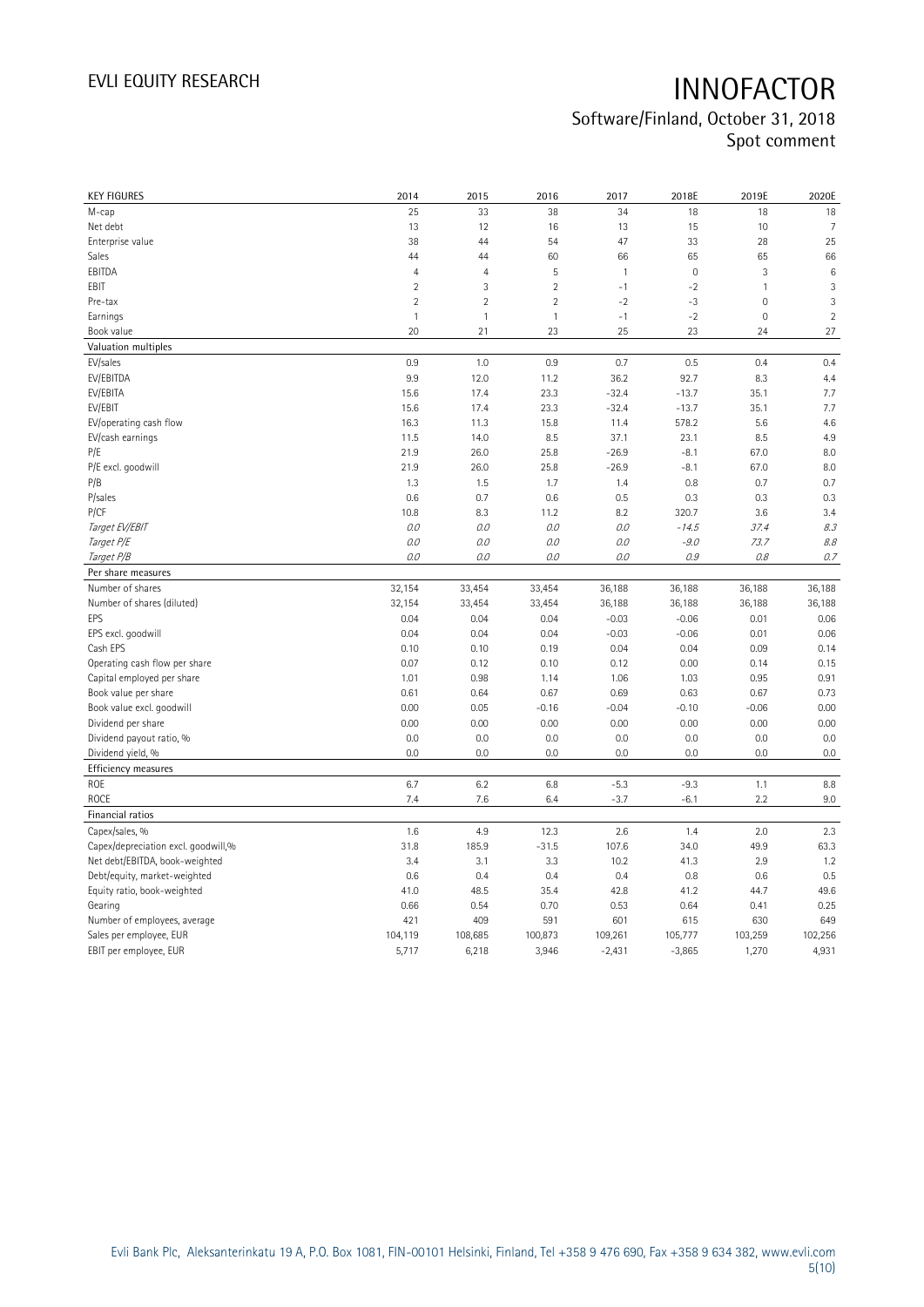## EVLI EQUITY RESEARCH **INNOFACTOR** Software/Finland, October 31, 2018 Spot comment

COMPANY DESCRIPTION: Innofactor provides software products and solutions. It specializes in Microsoft-based cloud solutions and digital transformation. The company offers process innovation, digital business, flexible collaboration, business productivity, and intelligent cloud solutions to commercial, public sector, and membership-based organizations in the Nordic countries.

### INVESTMENT CASE:

| OWNERSHIP STRUCTURE                        | <b>SHARES</b> | <b>EURm</b> | 0/0     |
|--------------------------------------------|---------------|-------------|---------|
| Ensio Sami                                 | 7,716,173     | 3.858       | 21.3%   |
| Ilmarinen Mutual Pension Insurance Company | 1,800,000     | 0.900       | $5.0\%$ |
| Tilman Tuomo Tapani                        | 1,530,437     | 0.765       | 4.2%    |
| Linturi Kaija and Risto                    | 1,256,411     | 0.628       | 3.5%    |
| Laiho Rami Tapani                          | 1,255,159     | 0.628       | 3.5%    |
| • rje Matias Juhanpoika                    | 882,065       | 0.441       | 2.4%    |
| M. ki Antti Jussi                          | 877,192       | 0.439       | 2.4%    |
| Muukkonen Teemu Heikki                     | 522,230       | 0.261       | 1.4%    |
| Ingman Finance Oy Ab                       | 500,000       | 0.250       | 1.4%    |
| Jarvenpaa Janne-Olli                       | 315,211       | 0.158       | 0.9%    |
| Ten largest                                | 16,654,878    | 8.327       | 46%     |
| Residual                                   | 19,533,347    | 9.767       | 54%     |
| Total                                      | 36,188,225    | 18.094      | 100%    |

| <b>EARNINGS CALENDAR</b> |                 |
|--------------------------|-----------------|
| March 05, 2019           | FY 2018 Results |
| May 14, 2019             | Q1 report       |
| July 23, 2019            | Q2 report       |
| October 29, 2019         | Q3 report       |
| OTHER EVENTS             |                 |
| April 02, 2019           | AGM             |
|                          |                 |

| COMPANY MISCELLANEOUS |                              |
|-----------------------|------------------------------|
| CEO: Sami Ensio       | Keilaranta 9, FI-02150 Espoo |
| CFO: Marko Lehtonen   | Tel: +358 (0)10 272 9000     |
| $ $ IR:               |                              |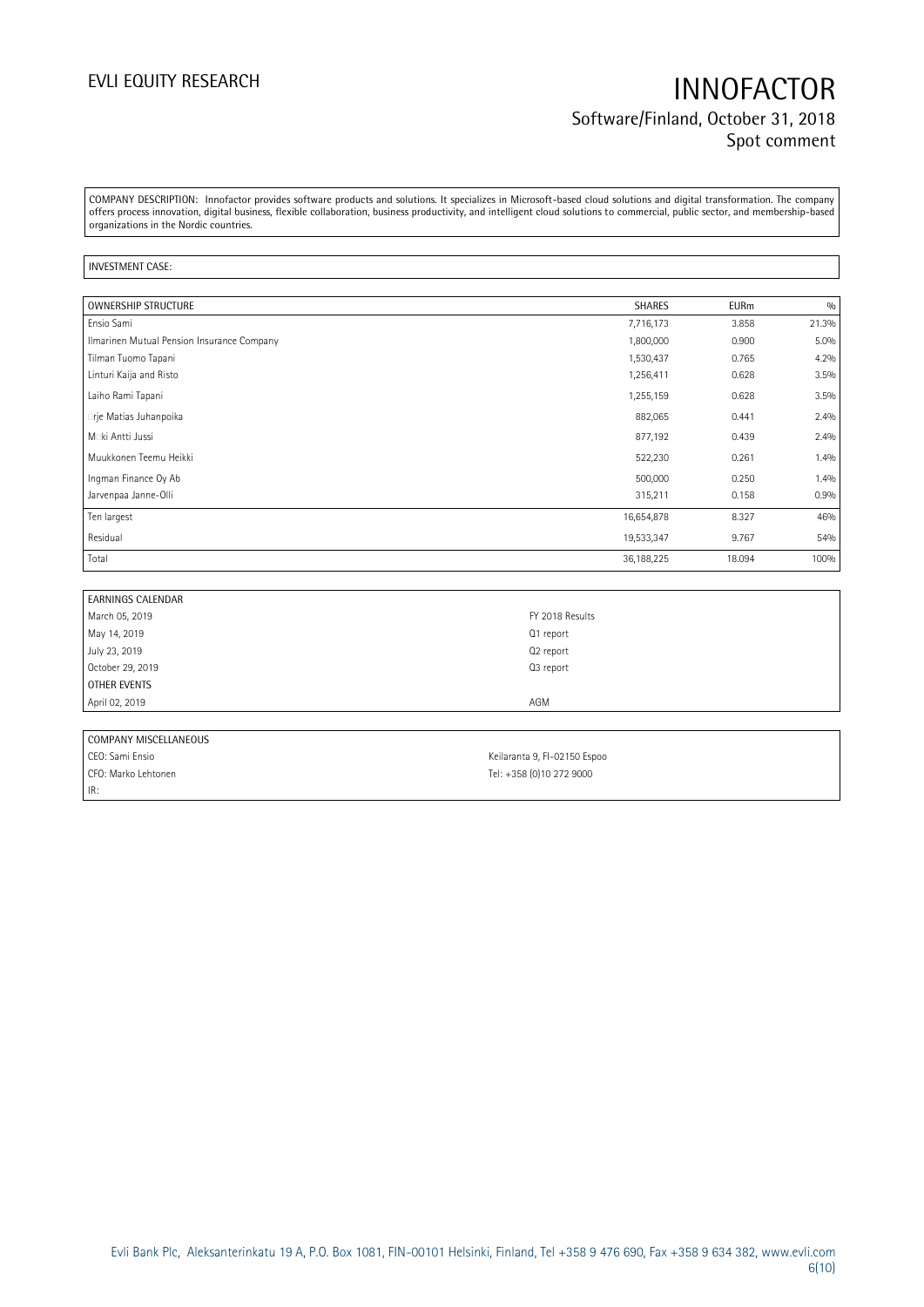## Software/Finland, October 31, 2018 Spot comment

### DEFINITIONS

| P/E                                                                                                                                                                                            | EPS                                                                                                    |
|------------------------------------------------------------------------------------------------------------------------------------------------------------------------------------------------|--------------------------------------------------------------------------------------------------------|
| Price per share                                                                                                                                                                                | Profit before extraordinary items and taxes                                                            |
| Earnings per share                                                                                                                                                                             | $-$ income taxes + minority interest                                                                   |
|                                                                                                                                                                                                | Number of shares                                                                                       |
| P/Sales<br>Market cap<br>Sales                                                                                                                                                                 | <b>DPS</b><br>Dividend for the financial period per share                                              |
| P/BV                                                                                                                                                                                           | <b>CEPS</b>                                                                                            |
| Price per share                                                                                                                                                                                | Gross cash flow from operations                                                                        |
| Shareholders' equity + taxed provisionsper share                                                                                                                                               | Number of shares                                                                                       |
| P/CF                                                                                                                                                                                           | EV/Share                                                                                               |
| Price per share                                                                                                                                                                                | Enterprise value                                                                                       |
| Operating cash flow per share                                                                                                                                                                  | Number of shares                                                                                       |
| EV (Enterprise value)                                                                                                                                                                          | Sales/Share                                                                                            |
| Market cap + net debt + minority interest at market value                                                                                                                                      | Sales                                                                                                  |
| - share of associated companies at market value                                                                                                                                                | Number of shares                                                                                       |
| Net debt<br>Interest bearing debt - financial assets                                                                                                                                           | EBITDA/Share<br>Earnings before interest, tax, depreciation and amortisation<br>Number of shares       |
| EV/Sales                                                                                                                                                                                       | EBIT/Share                                                                                             |
| Enterprise value                                                                                                                                                                               | Operating profit                                                                                       |
| <b>Sales</b>                                                                                                                                                                                   | Number of shares                                                                                       |
| EV/EBITDA                                                                                                                                                                                      | EAFI/Share                                                                                             |
| Enterprise value                                                                                                                                                                               | Pretax profit                                                                                          |
| Earnings before interest, tax, depreciation and amortisation                                                                                                                                   | Number of shares                                                                                       |
| EV/EBIT                                                                                                                                                                                        | Capital employed/Share                                                                                 |
| Enterprise value                                                                                                                                                                               | Total assets - non interest bearing debt                                                               |
| Operating profit                                                                                                                                                                               | Number of shares                                                                                       |
| Div yield, %<br>Dividend per share<br>Price per share                                                                                                                                          | Total assets<br>Balance sheet total                                                                    |
| Payout ratio, %                                                                                                                                                                                | Interest coverage (x)                                                                                  |
| <b>Total dividends</b>                                                                                                                                                                         | Operating profit                                                                                       |
| Earnings before extraordinary items and taxes - income taxes + minority interest                                                                                                               | Financial items                                                                                        |
| Net cash/Share                                                                                                                                                                                 | Asset turnover (x)                                                                                     |
| Financial assets $-$ interest bearing debt                                                                                                                                                     | Turnover                                                                                               |
| Number of shares                                                                                                                                                                               | Balance sheet total (average)                                                                          |
| ROA, %<br>Operating profit $+$ financial income $+$ extraordinary items<br>Balance sheet total - interest free short term debt<br>- long term advances received and accounts payable (average) | Debt/Equity, %<br>Interest bearing debt<br>Shareholders' equity + minority interest + taxed provisions |
| ROCE, %                                                                                                                                                                                        | Equity ratio, %                                                                                        |
| Profit before extraordinary items + interest expenses + other financial costs                                                                                                                  | Shareholders' equity + minority interest + taxed provisions                                            |
| Balance sheet total - noninterest bearing debt (average)                                                                                                                                       | Total assets - interest free loans                                                                     |
| ROE, %<br>Profit before extraordinary items and taxes - income taxes<br>Shareholders' equity + minority interest + taxed provisions (average)                                                  | CAGR, %<br>Cumulative annual growthrate $=$ Average growthper year                                     |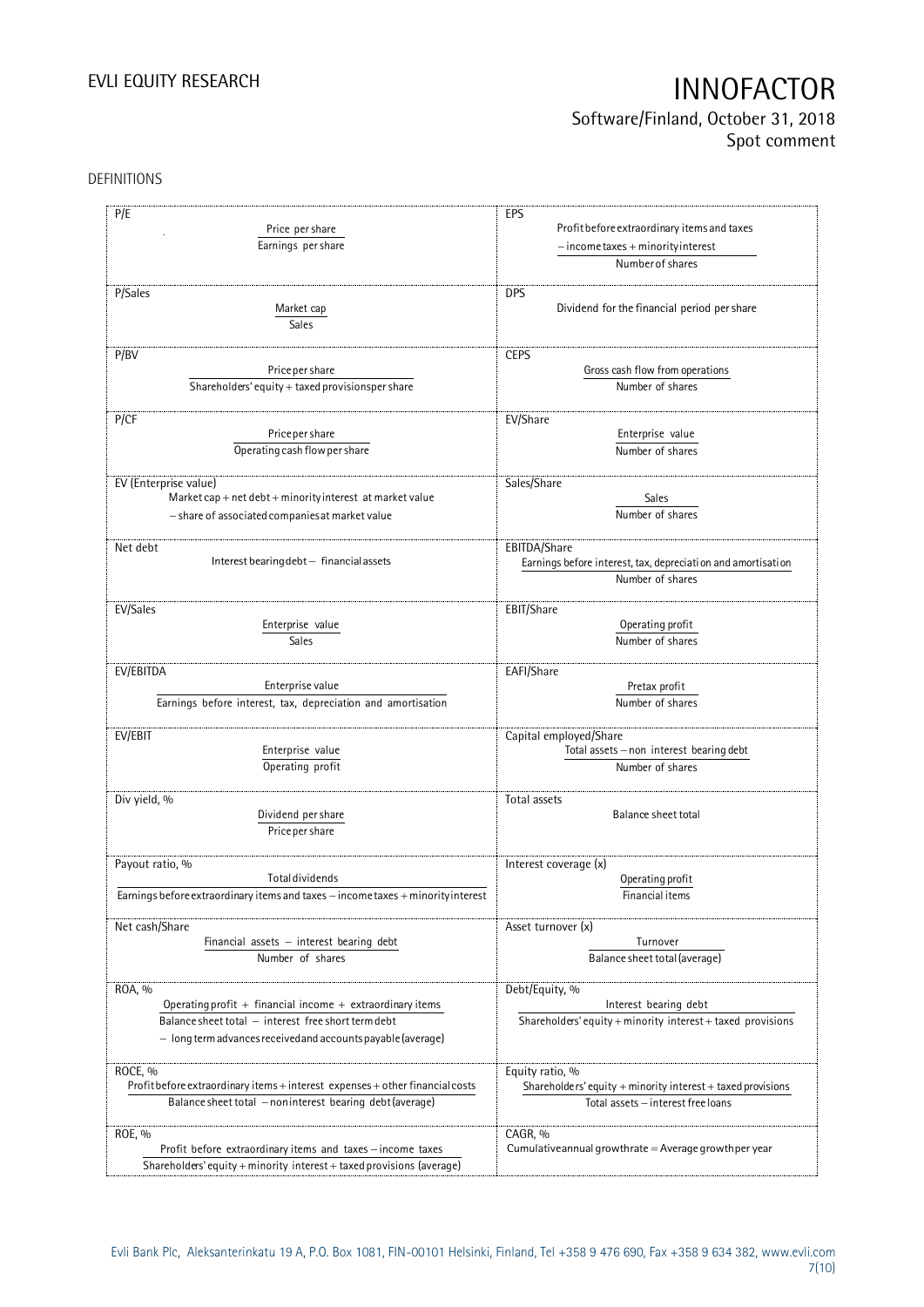### Software/Finland, October 31, 2018 Spot comment

### Important Disclosures

| conditions of financial markets. Recommendations and changes by analysts are available at<br>http://research.evli.com<br>Investment recommendations are defined as follows: |                                                            | Evli Research Partners Plc ("ERP") uses 12-month target prices. Target prices are defined by utilizing analytical techniques based on financial theory<br>including (but not limited to) discounted cash flow analysis and comparative valuation. The selection of valuation methods depends on different<br>circumstances. Target prices may be altered on the basis of new information coming to light in the underlying company or changes in interest rates,<br>changes in foreign exchange rates, other securities prices or market indices or outlook for the aforementioned factors or other factors that may change the<br>https://research.evli.com/JasperAllModels.action?authParam=key;461&tauthParam=x;G3rNaqWrtf7K&tauthType=3<br>Detailed information about the valuation or methodology and the underlying assumptions is accessible via ERP: |
|-----------------------------------------------------------------------------------------------------------------------------------------------------------------------------|------------------------------------------------------------|--------------------------------------------------------------------------------------------------------------------------------------------------------------------------------------------------------------------------------------------------------------------------------------------------------------------------------------------------------------------------------------------------------------------------------------------------------------------------------------------------------------------------------------------------------------------------------------------------------------------------------------------------------------------------------------------------------------------------------------------------------------------------------------------------------------------------------------------------------------|
| Target price compared to share price<br>$< -10\%$<br>$-10 - (+10)$ %<br>$> 10\%$                                                                                            | Recommendation<br><b>SFII</b><br><b>HOLD</b><br><b>BUY</b> |                                                                                                                                                                                                                                                                                                                                                                                                                                                                                                                                                                                                                                                                                                                                                                                                                                                              |
| ERP's investment recommendation of the analyzed company is in general updated $2 - 4$ per year.                                                                             |                                                            |                                                                                                                                                                                                                                                                                                                                                                                                                                                                                                                                                                                                                                                                                                                                                                                                                                                              |
| 60%                                                                                                                                                                         |                                                            | 56%                                                                                                                                                                                                                                                                                                                                                                                                                                                                                                                                                                                                                                                                                                                                                                                                                                                          |
| 50%                                                                                                                                                                         |                                                            |                                                                                                                                                                                                                                                                                                                                                                                                                                                                                                                                                                                                                                                                                                                                                                                                                                                              |
| 40%                                                                                                                                                                         | 33%                                                        |                                                                                                                                                                                                                                                                                                                                                                                                                                                                                                                                                                                                                                                                                                                                                                                                                                                              |
| 30%                                                                                                                                                                         |                                                            |                                                                                                                                                                                                                                                                                                                                                                                                                                                                                                                                                                                                                                                                                                                                                                                                                                                              |
| 20%                                                                                                                                                                         |                                                            |                                                                                                                                                                                                                                                                                                                                                                                                                                                                                                                                                                                                                                                                                                                                                                                                                                                              |
| 10%<br>10%                                                                                                                                                                  |                                                            |                                                                                                                                                                                                                                                                                                                                                                                                                                                                                                                                                                                                                                                                                                                                                                                                                                                              |
| 0%<br>Sell                                                                                                                                                                  | Hold                                                       | Buy                                                                                                                                                                                                                                                                                                                                                                                                                                                                                                                                                                                                                                                                                                                                                                                                                                                          |
| not mentioned here.                                                                                                                                                         |                                                            | The graph above shows the distribution of ERP's recommendations of companies under coverage in 16th of April 2018. If recommendation is not given, it is                                                                                                                                                                                                                                                                                                                                                                                                                                                                                                                                                                                                                                                                                                     |

### Name(s) of the analyst(s): Salokivi

This research report has been prepared by Evli Research Partners Plc ("ERP" or "Evli Research"). ERP is a subsidiary of Evli Bank Plc. Production of the investment recommendation has been concluded on 31.10.2018, 9:00. This report has been published on 31.10.2018, 9:10.

None of the analysts contributing to this report, persons under their guardianship or corporations under their control have a position in the shares of the company or related securities.

The date and time for any price of financial instruments mentioned in the recommendation refer to the previous trading day's closing price(s) unless otherwise stated in the report.

Each analyst responsible for the content of this report assures that the expressed views accurately reflect the personal views of each analyst on the covered companies and securities. Each analyst assures that (s)he has not been, nor are or will be, receiving direct or indirect compensation related to the specific recommendations or views contained in this report.

Companies in the Evli Group, affiliates or staff of companies in the Evli Group, may perform services for, solicit business from, hold long or short positions in, or otherwise be interested in the investments (including derivatives) of any company mentioned in the publication or report.

Neither ERP nor any company within the Evli Group have managed or co-managed a public offering of the company's securities during the last 12 months prior to, received compensation for investment banking services from the company during the last 12 months prior to the publication of the research report.

ERP may pursue an assignment from the issuer(s) of the financial instruments mentioned in the recommendation or this report. These assignments may have a limited economic or financial impact on ERP and/or Evli. Under such assignments ERP may perform services including, but not limited to, arranging investor meetings or –events, investor relations communication advisory and production of research material.

ERP has signed an agreement with the issuer of the financial instruments mentioned in the recommendation, which includes production of research reports. This assignment has a limited economic and financial impact on ERP and/or Evli. Under the assignment ERP performs services including, but not limited to, arranging investor meetings or –events, investor relations communication advisory and production of research material.

ERP or another company within the Evli Group does not have an agreement with the company to perform market making services.

For the prevention and avoidance of conflicts of interests with respect to this report, there is an information barrier (Chinese wall) between Investment Research and Corporate Finance units concerning unpublished investment banking services to the company. The remuneration of the analyst(s) is not tied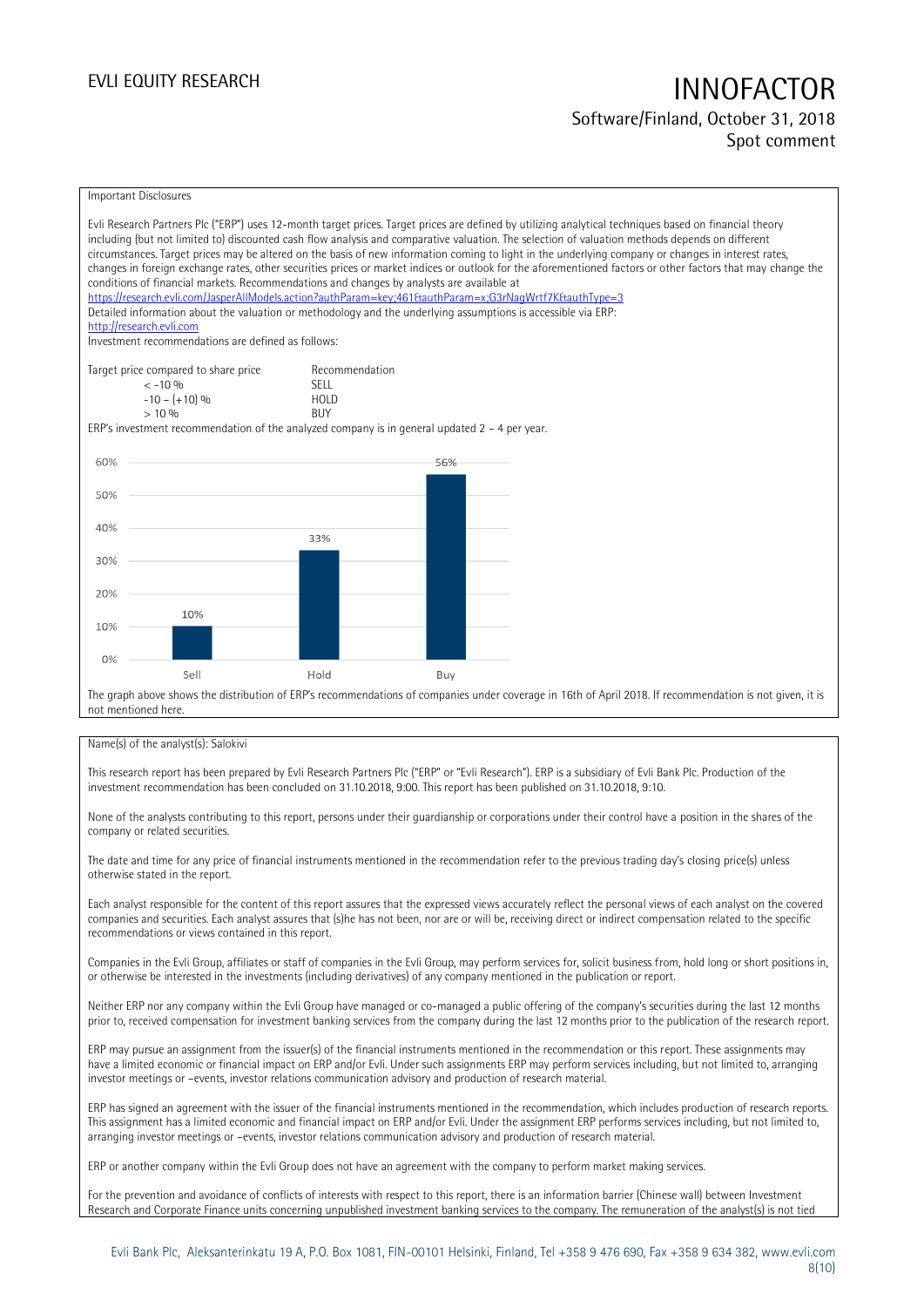## EVLI EQUITY RESEARCH **INNOFACTOR** Software/Finland, October 31, 2018 Spot comment

directly or indirectly to investment banking transactions performed by Evli Bank Plc or any company within Evli Group.

This report has not been disclosed to the company prior to its dissemination.

This report is provided and intended for informational purposes only and may not be used or considered under any circumstances as an offer to sell or buy any securities or as advice to trade any securities.

This report is based on sources ERP considers to be correct and reliable. The sources include information providers Reuters and Bloomberg, stock-exchange releases from the companies and other company news, Statistics Finland and articles in newspapers and magazines. However, ERP does not guarantee the materialization, correctness, accuracy or completeness of the information, opinions, estimates or forecasts expressed or implied in the report. In addition, circumstantial changes may have an influence on opinions and estimates presented in this report. The opinions and estimates presented are valid at the moment of their publication and they can be changed without a separate announcement. Neither ERP nor any company within the Evli Group are responsible for amending, correcting or updating any information, opinions or estimates contained in this report. Neither ERP nor any company within the Evli Group will compensate any direct or consequential loss caused by or derived from the use of the information represented in this publication.

All information published in this report is for the original recipient's private and internal use only. ERP reserves all rights to the report. No part of this publication may be reproduced or transmitted in any form or by any means, electronic, mechanical, photocopying, recording or otherwise, or stored in any retrieval system of any nature, without the written permission of ERP.

This report or its copy may not be published or distributed in Australia, Canada, Hong Kong, Japan, New Zealand, Singapore or South Africa. The publication or distribution of this report in certain other jurisdictions may also be restricted by law. Persons into whose possession this report comes are required to inform themselves about and to observe any such restrictions.

Evli Bank Plc is not registered as a broker-dealer with the U. S. Securities and Exchange Commission ("SEC"), and it and its analysts are not subject to SEC rules on securities analysts' certification as to the currency of their views reflected in the research report. Evli Bank is not a member of the Financial Industry Regulatory Authority ("FINRA"). It and its securities analysts are not subject to FINRA's rules on Communications with the Public and Research Analysts and Research Reports and the attendant requirements for fairness, balance and disclosure of potential conflicts of interest. This research report is only being offered in U.S. by Auerbach Grayson & Company, LLC (Auerbach Grayson) to Major U.S. Institutional Investors and is not available to, and should not be used by, any U.S. person or entity that is not a Major U.S. Institutional Investor. Auerbach Grayson is a broker-dealer registered with the U.S. Securities and Exchange Commission and is a member of the FINRA. U.S. entities seeking more information about any of the issuers or securities discussed in this report should contact Auerbach Grayson. The securities of non-U.S. issuers may not be registered with or subject to SEC reporting and other requirements.

ERP is not a supervised entity but its parent company Evli Bank Plc is supervised by the Finnish Financial Supervision Authority.